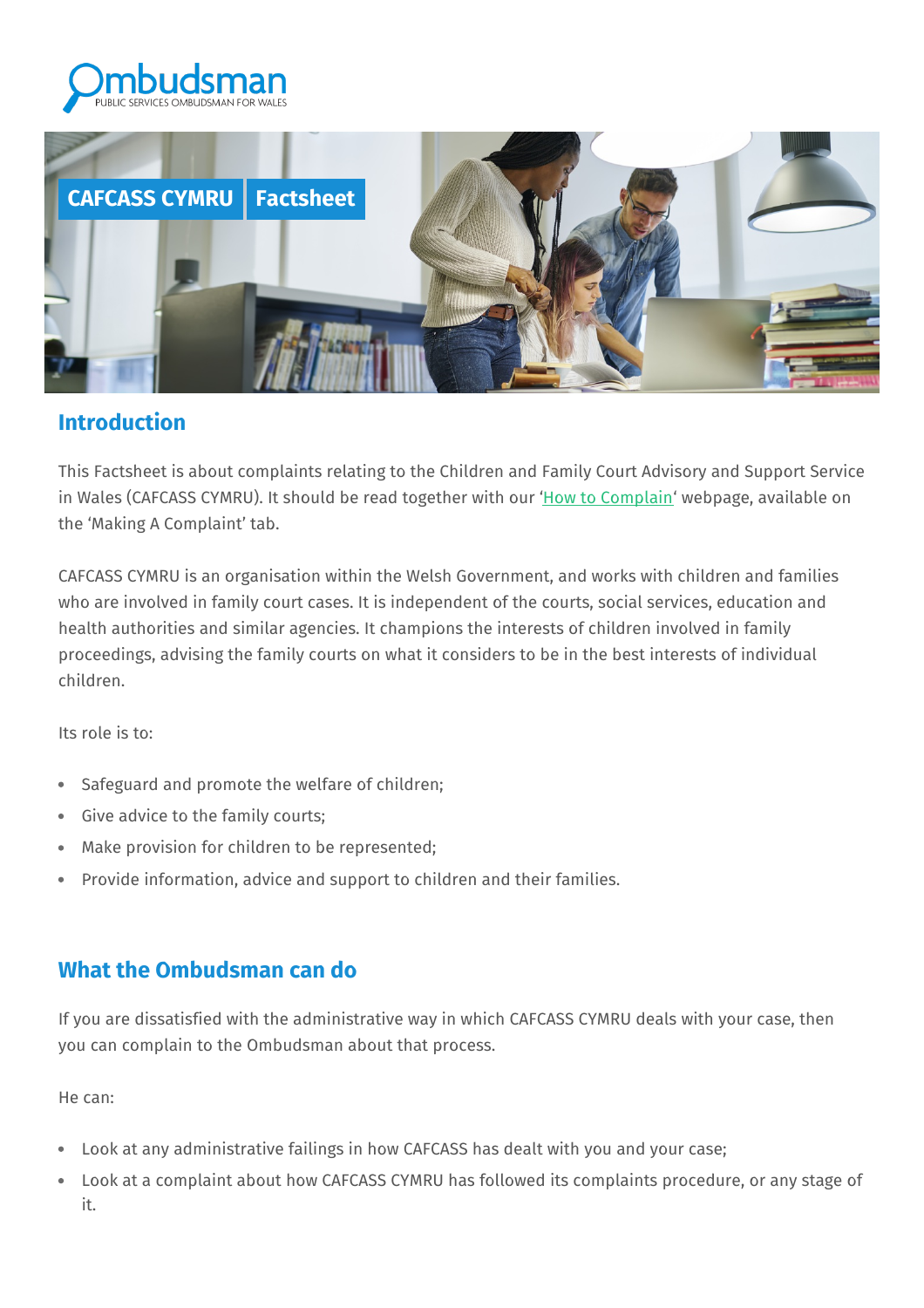# **What the Ombudsman cannot do**

He cannot:

- Look at any issues of suspension, discipline or any personnel issues concerning members of CAFCASS CYMRU staff;
- Take any action in respect of the commencement or conduct of legal proceedings before a court of law. If you are unhappy with the Court's decision then you may wish to consider taking legal advice;
- Look at or take action in respect of any report prepared for the purposes of court proceedings.

## **Issues to bear in mind**

- If you are unhappy with the content of a CAFCASS CYMRU report that has been prepared for the purposes of court proceedings then you should take the opportunity to raise and clarify any concerns regarding the report within the Court proceedings.
- You do not need to make your complaint to the Ombudsman using a solicitor or any other advocate; his service is free and impartial and we aim to make the process as easy to follow for complainants as possible.

# **Further information**

You may wish to consider contacting the following organisations for advice:

#### **CAFCASS CYMRU** – <https://gov.wales/cafcass-cymru>

**Children's Commissioner for Wales**, who may be able to act as an advocate for a child – <https://www.childcomwales.org.uk/>

**Meic** is an information, advice and support helpline service for children and young people up to the age of 25 in Wales - <http://www.meiccymru.org>.

The Ombudsman is independent and impartial; he cannot order public bodies to do what he recommends – but, in practice, they almost always do. Examples of cases that the Ombudsman has looked at can be found on our website, under the 'Publications' tab on the 'Our [Findings](https://www.ombudsman.wales/findings/)' & ' The [Ombudsman's](https://www.ombudsman.wales/case-books/) Casebook' pages.

#### **Contact us**

If you are unsure whether the Ombudsman would be able to look into your complaint, please [contact](https://www.ombudsman.wales/contactus/) us on 0300 790 0203 or [ask@ombudsman.wales](mailto:ask@ombudsman.wales)